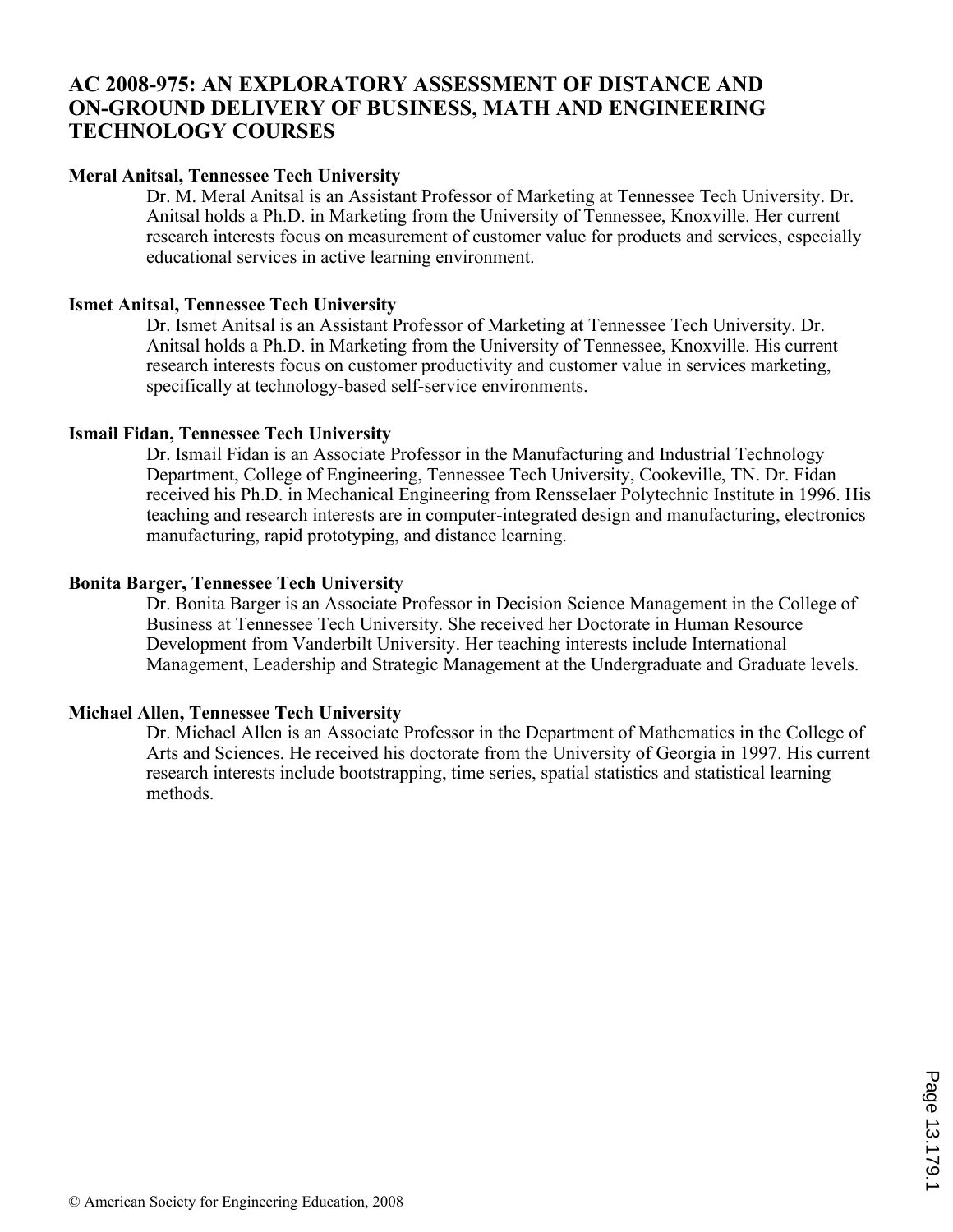# **An Exploratory Assessment of Distance and On-Ground Delivery of Business, Math and Engineering Technology Courses**

### **Abstract**

This exploratory and interdisciplinary study illustrates students' assessments on teamwork, creativity, communication, and critical thinking skills developed in multiple study areas across the campus of Tennessee Tech University located in Cookeville, Tennessee. Specifically, this illustration covers business (management and marketing), mathematics, and engineering technology courses that were delivered both traditionally on-ground and fully online distance over a period of six years. A total of 781 students were enrolled and 577 students responded the IDEA<sup>TM</sup> survey. Total usable sample size was 549 with an overall response rate of  $70.3$  percent in 31 courses from 2000 to 2006. The paper initially introduces individual courses in each discipline with their course objectives and teaching methods, and later compares the aggregated mean scores for selected areas as well as distance and on-ground courses. Finally, authors highlight some important similarities and differences on distance and on-ground courses based on the findings of the study and their individual experiences. The study concludes with some insights for future research avenues.

#### **Introduction**

Technological advances have increasingly offered numerous educational tools and techniques that can be utilized in both traditional and virtual classrooms. Ten years ago, while distance learning programs were offered by 80 percent of the schools<sup>1</sup>, now they are utilized by virtually all major universities in the United States. Indeed, the programs and courses offered fully online through Tennessee Tech University have increased almost 500 percent in the last five years<sup>2</sup>. Typical students of earlier generations of distance education were only adults seeking advanced education and training at home or on the job whose multiple responsibilities or physical circumstances prevented attendance at a traditional institution. Now anyone is potentially a distance learner.

Distance learning could be defined as an educational system in which the student is formally enrolled in a university but receives instruction at some remote site. It is not merely a geographic separation of learner and teacher. Rather, there are pedagogical concepts that lead to special patterns of learner and teacher behaviors. Traditionally, correspondence has been the primary delivery medium, but the delivery systems most common today are web-based utilizing webcams, Internet technologies, audio, and computer technologies.

There are various publications on the advantages and disadvantages of distance and face-to-face learning<sup>3, 4, 5, 6</sup>. Several key considerations emerge that contribute to the success of distance learning programs —student and faculty/administrative issues.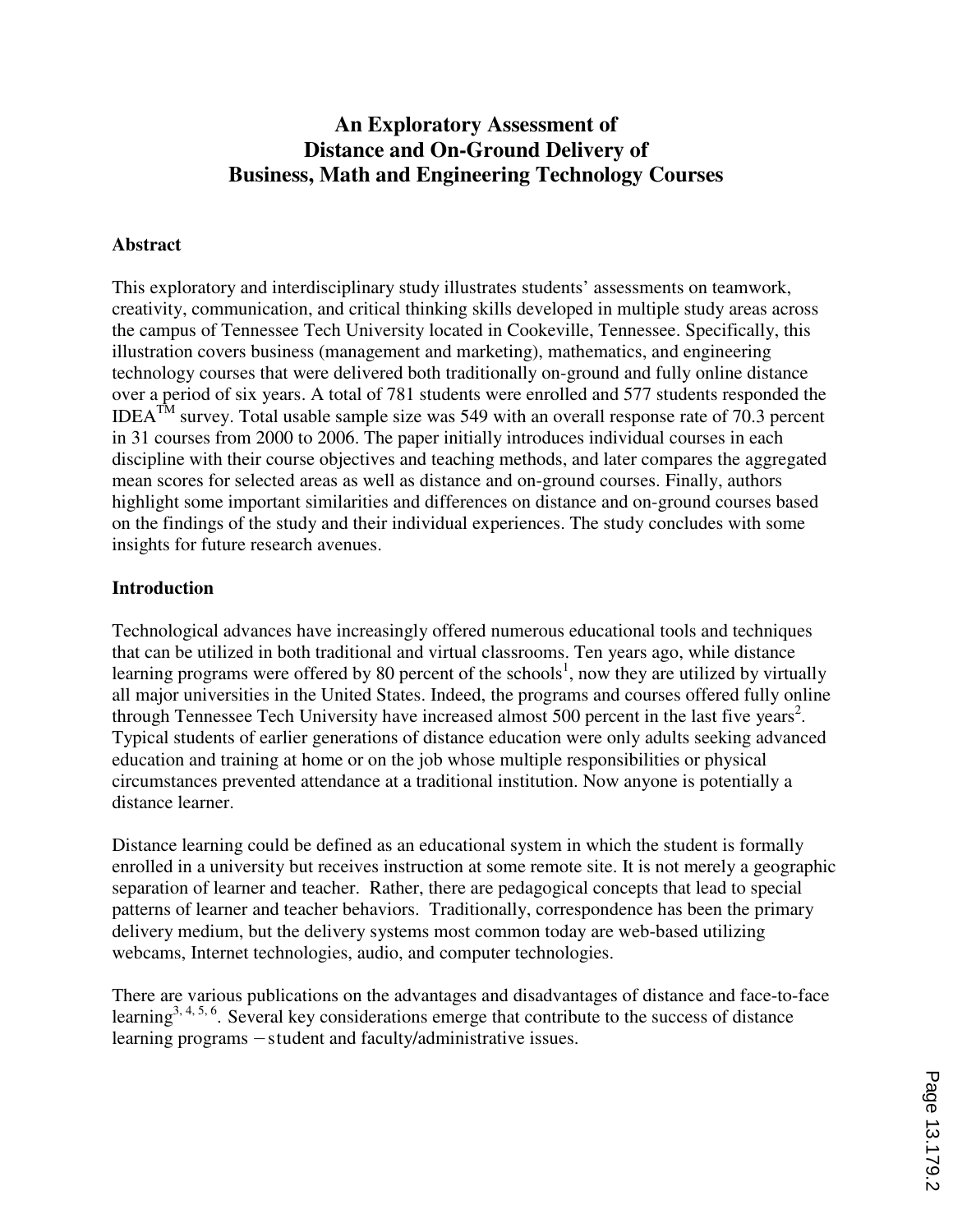#### **Student Issues**

There are various reasons why students choose online learning over traditional learning. Flexible study times and geographic location are the most common reasons students take online courses<sup> $\prime$ ,</sup>  $8, 9$ . Many students perceive online courses as easier than traditional on-ground courses  $8$ , and for some individuals, the supervision and control of traditional education serves as a detractor<sup>7</sup>. However, some students shy away from online courses because of feelings of boredom and the belief that they must possess high-end computers to participate<sup>8</sup>. "According to Brennan, Horton, McNickle, Osborne and Scholten<sup>10</sup>, many students perceive online courses at first glance as more time-consuming, isolated, requiring computer skills and the need for self-discipline and time management"<sup>7</sup>. Academic and family matters, instructors, finances, full time jobs, dissatisfaction, and lack of direction contribute to attrition rates of online courses  $8\degree$  <sup>11</sup>. Online students have to be mature, highly motivated, and self-disciplined in order to be successful in online learning<sup>8, 9, 12, 13</sup>. MacBrayne<sup>14</sup> reported that distance education students appeared to be motivated adults between the ages of 18-40, mostly female, who, because of their family and work commitments, lacked time to participate in on campus studies.

Distance education in engineering and technology is no longer seen as a second-rate way of teaching; it is just different due to its hands-on and practical nature. Distance education addresses geographical, time, indirect cost, flexibility, and service needs for learners. Whereas naysayers challenge distance education on issues of student isolation, course time commitments, and program quality, strides in the field demonstrate that distance education programs do deliver high quality education<sup>15</sup>.

Faculty who attempt teaching online courses for the first time may realize that online learning is not easily successful. The instructor must give extra effort in order for the student to learn effectively since the key of the success is "student learning." Students have access to the instructor 24 hours a day via email. The instructor must develop a state-of-the-art instructional course site and effectively participate in the course in order for students to learn and understand materials in an effective manner. Many have asked what type of an individual it takes to participate in online learning. Social learning theories tell how new innovations can inhibit learning or increase learning for a student<sup>16</sup>.

Students in distance education settings perform as well or better on assignments, class activities, and exams when compared to on-ground students. Nevertheless, students must maintain persistence and a clear focus to succeed in a distance-learning situation. Self-direction, a passion for learning, and strong individual responsibility are important influences on achievement. There are also indications that distance education works even best for more mature, motivated, and well-organized learners.

# **Faculty/Administration Issues**

Faculty resistance, perceptions of faculty and administrative staff, lack of administrative support, and training are considered as obstacles to the success of distance education<sup>17, 18, 19, 20, 21</sup>. In addition, studies have demonstrated the impact of time on faculty who must design and teach online courses. E-learning environments require instructors to exert more effort and be more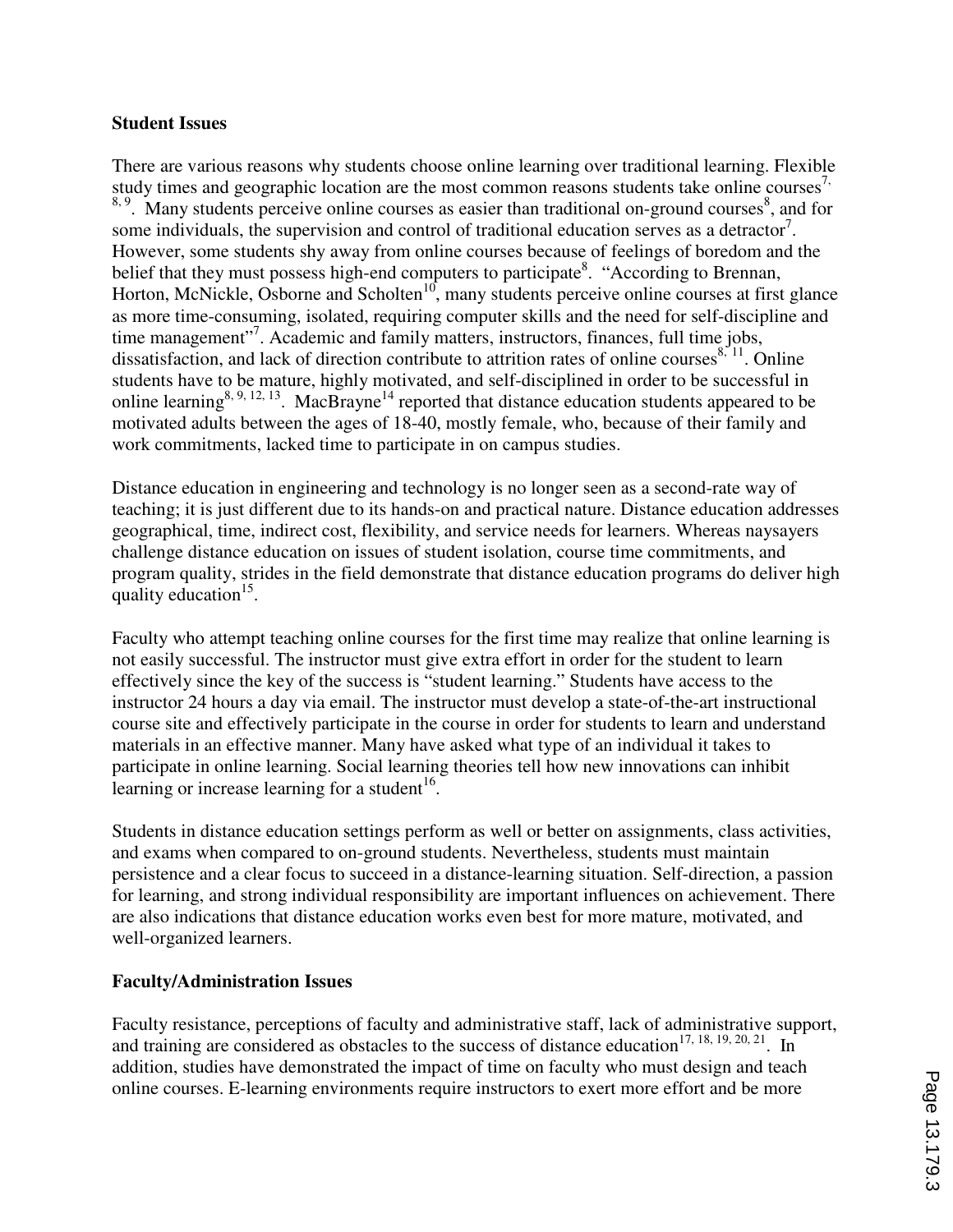attentive<sup>22, 23</sup>. "Faculties have enormous task to learn new teaching strategies, redesign teaching methods, and provide the students with a meaningful learning experience"<sup>24</sup>.

Faculties who participate in distance learning have different perceptions and motivating factors than non-participating faculty<sup>25</sup>. Faculty prefer traditional education because of the interpersonal contact<sup>26, 27, 25</sup>. According to Schifter's<sup>25</sup> survey of faculty at one state university, faculty who participate in distance education are much more likely to be motivated to participate by intrinsic motivations (i.e. job satisfaction), rather than extrinsic motives (i.e. administrative support) or personal needs (i.e. monetary support). Non-participating faculty in this study tended to be motivated by personal needs and extrinsic motives rather than intrinsic motives<sup>25</sup>. The study concluded that age, gender, faculty level, and tenure status demonstrated significant differences in personal needs<sup>25</sup>, which partly explains the differing views of non-participating faculty on distance education. Many faculty resist online teaching because of feelings of isolation and redundancy, lack of confidence using technology, and fears of replacement<sup>8</sup>. Some instructors believe that the increased amount of preparation time required for distance learning takes away from activities they will be evaluated on such as grant writing and publishing<sup>9, 28, 29</sup>.

Covington, Petherbridge, and Warren<sup>17</sup> followed a state university's English department during its implementation of an online program. Covington et al.<sup>17</sup> recognize administrative support (i.e., defined goals), professional development (i.e., training), and peer support (i.e., shared experiences) as pillars to implementing distance programs and curbing faculty resistance. Faculty members with prior distance teaching experience were found to be instrumental in providing support to colleagues who were beginning to move their traditional courses online<sup>17</sup>. Team training experiences and peer-to-peer support were also found to enhance the learning process and improve attitudes about distance teaching.

Although there are numerous publications discussing the success of distance learning, there has been no research on the comparative studies of both online and on-ground teaching practices for STEM (science, technology, engineering, and mathematics) and Distance MBA fields. These thorough studies will be pioneering efforts in these fields.

# **Statement of Purpose**

This study provides analytical and comparative information on the efficiency and effectiveness of both on-ground and distance learning practices simultaneously. Furthermore, both on-ground and distance engineering technology, management, marketing, and mathematics courses were taught by the same faculty. This provides an unbiased comparison of students' evaluations in both dissemination channels. Another objective of the study is to compare student learning on critical thinking, communication, teamwork, and creativity areas in distance and on-ground teaching.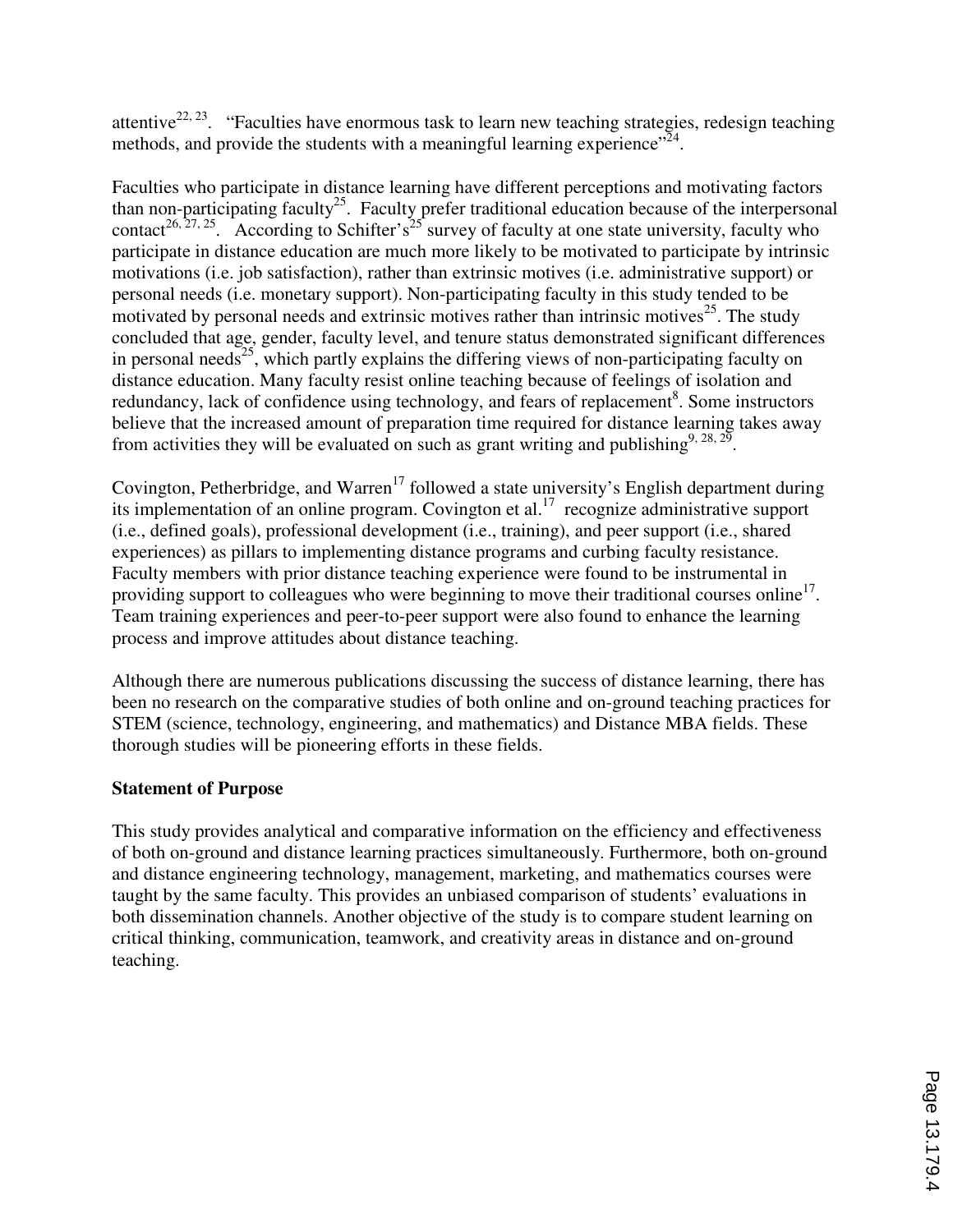# **The Tools**

Several tools were used to conduct this study. Web $CT^{TM}$  was the Learning Management System. The Individual Development and Educational Assessment (IDEATM) was the assessment tool which measured student reaction.

WebCT™, the Learning Management System (LMS), was used for both online and on-ground courses. The learning management system provided the platform which enabled the instructors to create and manage web-based learning activities and course materials. It tracked the learners' activities within the course and provided online reports. It provided the standard components to support a collaborative learning community (i.e. public and private discussion boards and chats, emails, and content modules). In summary, it managed the delivery of self-paced, e-learning courses across the disciplines.

The Individual Development and Educational Assessment  $(IDEA<sup>TM</sup>)$  www.idea.ksu.edu developed at the Kansas State University in 1975 was the instrument used to measure student reactions on teamwork, creativity, communication and critical thinking skills. The underlying premise of the evaluation is that student evaluation can be influenced by the instructors' communication skills and teaching style, and that students do not necessarily assess the accuracy of information presented to them. Tennessee Tech University policy requires untenured faculty administer the evaluation for every course, while tenured faculty are required to assess two courses per year. The instructor selects the teaching goals, and allows for extraneous variables such as motivation, class size, team training, and distance education. National databases are used for comparisons. Students rate their progress on each course compared to other courses based on gaining factual knowledge, application of course materials to problem solving, and the ability to analyze and evaluate ideas, creativity, and team skills. Further information can be found at: http://iweb.tntech.edu/ideaevaluations/IDEA%20Overview2.ppt

# **The Courses**

# Engineering Technology – CAD for Technology Course

CAD for Technology course covers the 2D and 3D CAD techniques for industrial applications with laboratory experiences. AutoCAD 2006 software is used for the laboratory practices. This junior level course has various teaching, assessment and practice components, and has the following course management modules in the WebCT $^{TM}$  system.

- Course syllabus and information
- Calendar, tips and grade book
- Lecture materials and extra study materials
- Tests, labs, practice quizzes, and homework
- Discussions, chat, and e-mail
- Supplements

This course has been successfully delivered as a hybrid engineering course before its online offer. Based on the students' interest, CAD for Technology has been scheduled fully online since the summer semester of 2005.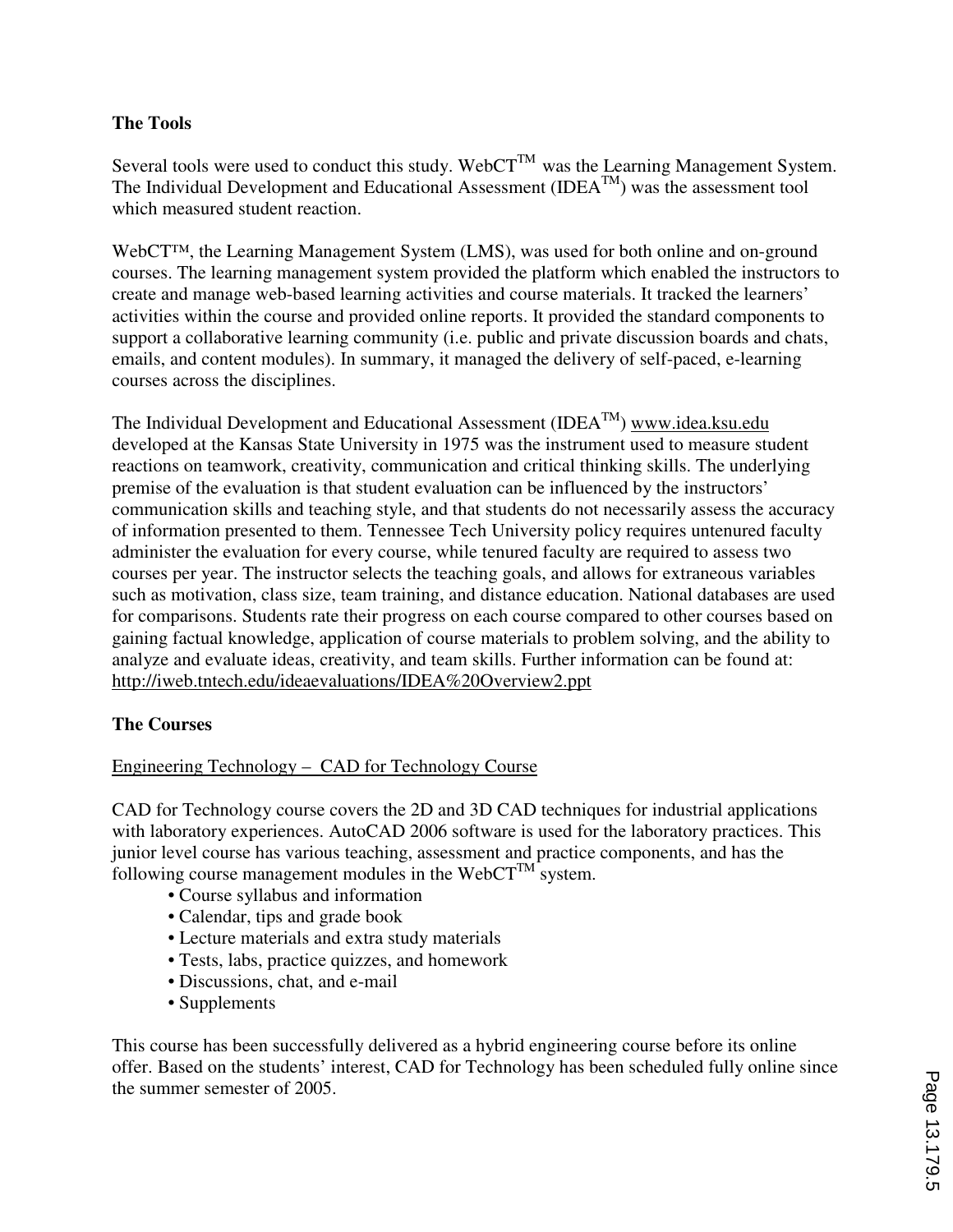### Management – International Management Course

This course bridges theory and practice. It demonstrates how cultural factors influence behavior in the workplace and examines the skills needed to manage across national borders. Course objectives are to: 1. Practice and knowledge of managing global business practices; 2. Gain knowledge of business environment within which the company operates on the factor of national and organizational culture; 3. Gain knowledge of the influences of national culture on the internal arrangements of a company; 4. Gain knowledge of how internal arrangements influence the strategy of a company; 5. Practice and knowledge of International Human Resource Management issues in making the company strategy work; 6. Gain knowledge of cross cultural negotiations and communications; 7. Experience in interviewing and interacting with people from other countries/cultures.

### Marketing – Strategic Marketing Graduate Course

This MBA level strategic marketing course initially refreshes the marketing infrastructure by briefly highlighting selected principles, concepts, tools, processes, theories, issues, debates, reallife practices and ethics of marketing based on the following definition of marketing:

"Marketing is an organizational function and a set of processes for creating, communicating, and delivering value to customers and for managing customer relationships in ways that benefit the organization and its stakeholders"<sup>30</sup>.

The focus of this course eventually becomes a marketing strategy exercise filled with tactical details. Through a computer business simulation, students are placed into a very realistic international business setting where they will start up and run a company for two years in compressed time (eight rounds of decision making; one for each quarter).

#### Mathematics – Elementary Probability and Statistics Course

This mathematics course is an introductory course for freshmen and sophomores seeking to meet a general education or course of study requirement. Course material can be broken into three main topics: basic descriptive statistics, elementary probability theory, and inferential statistics for the mean and proportion. Course objectives are simple and straightforward but comprehensive. After completing this course, students will be able to use mathematics to solve problems and determine if the solutions are reasonable, to use mathematics to model real world behaviors and apply mathematical concepts to the solution of these real-life problems, and to make meaningful connections between mathematics and other disciplines. To accomplish these comprehensive goals, students will be taught how to use technology for mathematical reasoning and problem solving and to apply mathematical and/or basic statistical reasoning to analyze data and graphs. This mathematical/statistical reasoning is motivated and encouraged by introducing the students to some of the foundations of probability and statistics like probability distributions, mathematical expectation and hypothesis testing. The final goal of this course to equip the students with the knowledge and background to understand hypothesis testing as related to the mean and proportion for future use in any research on the part of the students.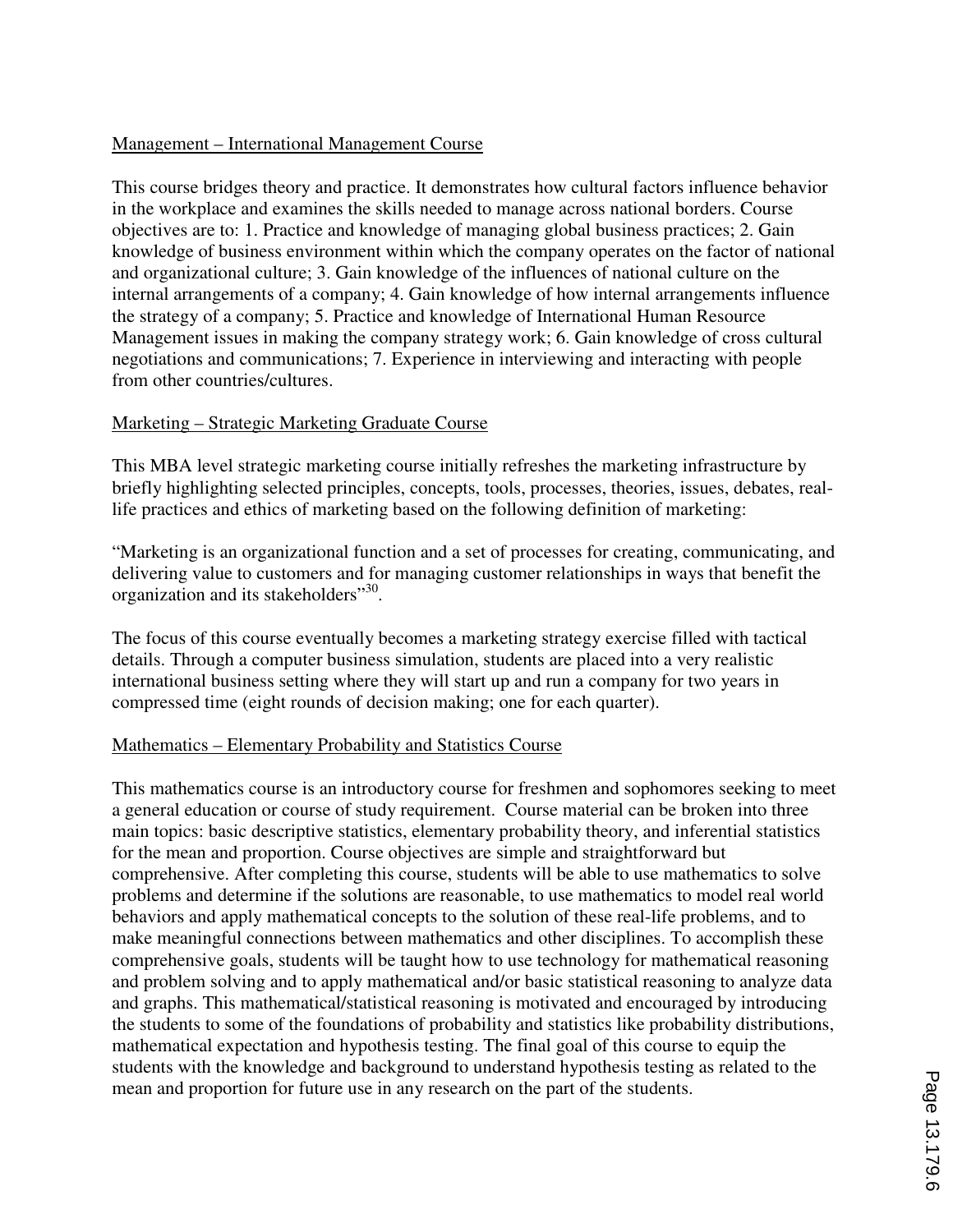### **The Teaching Methods**

### CAD for Technology

CAD for Technology is one of the first developed engineering courses and most commonly offered engineering course in the College of Engineering of this university. This course is a combination of instructional modules and industrial design practices. Each teaching module has very-well prepared, intuitive support materials. These materials help students learn the specific design issues by themselves. There are also numerous tutorials linked to instructional tutorials. As soon as students finish their learning, they start practicing the laboratory exercises given as a separate handout.

Web $CT^{TM}$  materials prepared for the course also have its pre-requisite materials so that students refresh their past learning. Although the majority of the course is based on the individual practices, it is a requirement for the students to prepare and submit their final industrial design projects with a team. Teams are formed with two to four students. Course students practice various communication mechanisms during the semester. There are many discussions made on the final projects, although there is a very minimal discussion on the class assignments. E-mail and chat tools are also popularly practiced communication tools during the semester. In order to announce the course schedule, the course calendar is fully filled for the entire semester. Student tips are commonly used so that students learn the upcoming assignments and due dates quickly.

#### International Management

International Management is grounded in multiple learning theories. It is designed on the belief that learning is a process formed through curiosity, inquiry, and grounded in experience to create knowledge. The course is series of rooms or blocks where the student can work for 20-30 minute intervals moving between the hard copy textbook to the interactive content study center by chapter, and then to the interactive process center by assignment. The knowledge component is designed in two blocks: Content and Process. The interactive Content knowledge block focuses on the facts, functions, and policies of International Management. The content is in the textbook, in the interactive content study center by chapter online. Students read the textbook, review by chapter in the interactive content study center, re-exam with practice quizzes in the evaluation tools and, when ready, take graded tests. The Process knowledge block focuses on learning how to learn, working in a team, managing a project, and researching a case, culture, company, and country. Students *do* and *apply* their knowledge through transactions with teammates and analysis of a Culture/Company/Country research project.

#### Strategic Marketing

In order to learn and apply strategic marketing in a simulated international business environment, students are expected to accomplish the following tasks, using multiple teaching and learning methods: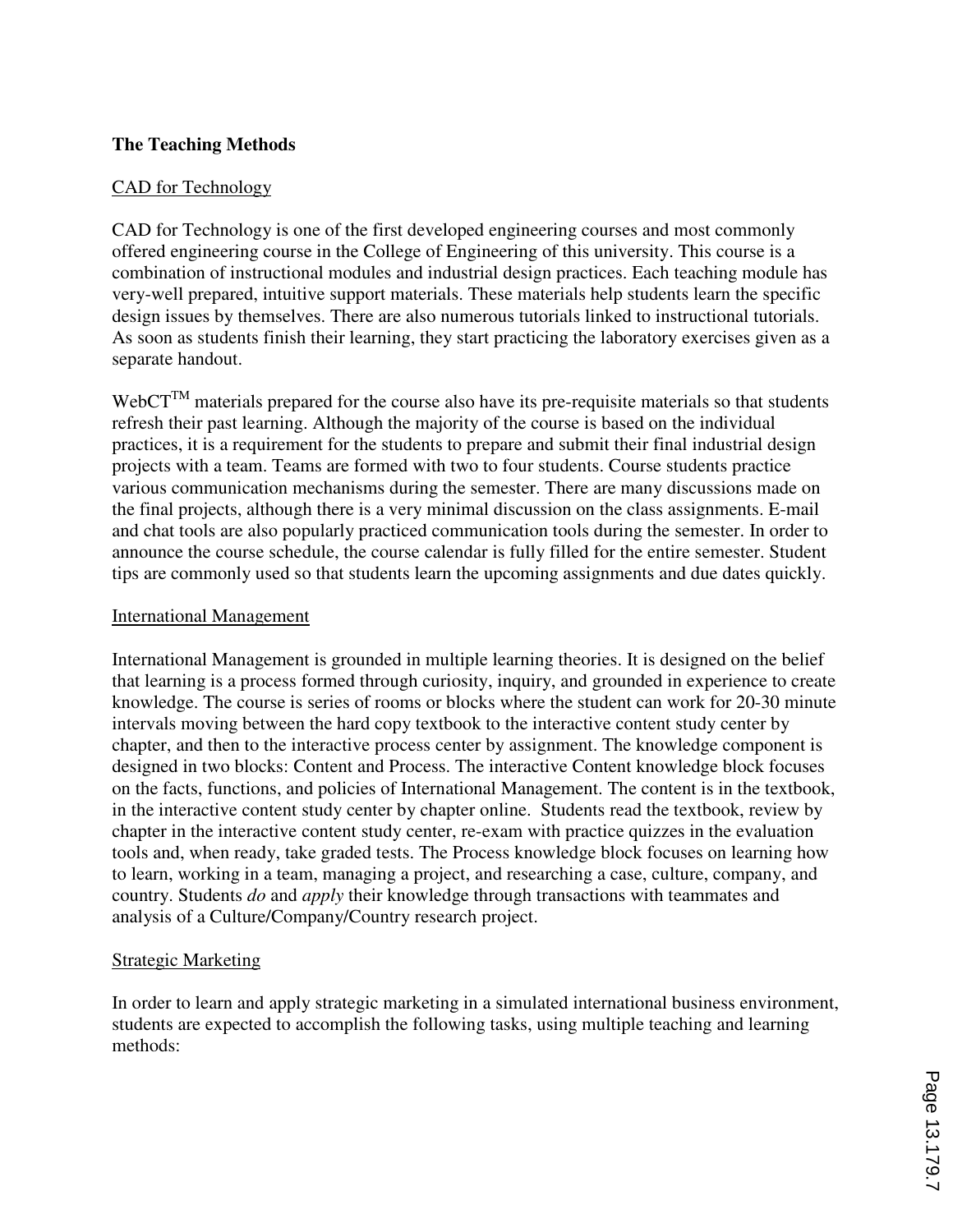- Use/overview/ practice the course syllabus, textbook, simulation, reference guides, resource documents, lecture summaries, topical power point slides, and exercises, all for team-based action oriented competitive and interactive marketing applications.
- Form an entrepreneurial firm that will compete in a "business war game." Run their companies, struggling with marketing strategy and marketing management fundamentals.
- Compare/ use the instructor's periodic email messages through WebCT<sup>TM</sup> for hints to frequently asked questions. Pay attention to what is posted in the general and team-specific discussion boards. Use chat rooms in the course site. Be an active participant/discussant in class.
- Read what is posted in the weekly updates for each quarter. For each quarter, prepare an executive briefing report. Read the comments on quarters before decisions wrap-up stage.
- Prepare a marketing/business plan. Prepare a report to their Board of Directors.

Students face great uncertainty from the outside marketing micro-environment and macroenvironment and from their own individual and team decisions. Incrementally, they learn how to skillfully adjust their strategy as they discover the nature of their real-life decisions, which must consider the available options, linkages to other parts of the business, conflicts, tradeoffs and potential outcomes.

# Mathematics

As seen in the course objectives, it is clear that the main, comprehensive goal of this course is to give students the tools needed to solve real world problems. Hence, the method used in this course is the coaching method, also known as the master-apprentice method, i.e., explanation, demonstration, practice, and review. For each module, students are given an explanation of the theory or type of problem under study then shown a demonstration of the theory by working through a couple of sample problems. Next, practice problems (homework) are assigned and a quizzing tool, either online or in class, is used to review and evaluate the students before the main test over the material. By breaking the material down into modules of knowledge, students find it easier to gain competence for the material.

# **Findings on Course Evaluations**

The IDEA<sup>TM</sup> survey results are analyzed in terms of the development of teamwork, creativity, communications and critical thinking skills for distance and on-ground courses in engineering technology, management, marketing, and mathematics disciplines. Table 1 summarizes the definition of IDE $A^{TM}$  items in the current study.

The overall results indicated that distance and on-ground courses provide similar development opportunities in terms of teamwork, creativity, communications and critical thinking skills (Table 2, Figures 1, 2, 3, and 4). However, the highest student evaluations come from the development of team work skills, especially from the distance courses in management area. The second area that students gave high ratings is critical thinking. Communications and creativity are considered to be equally well developed. The largest difference between distance and onground courses in  $IDEA<sup>TM</sup>$  evaluations come from the development of creativity skills.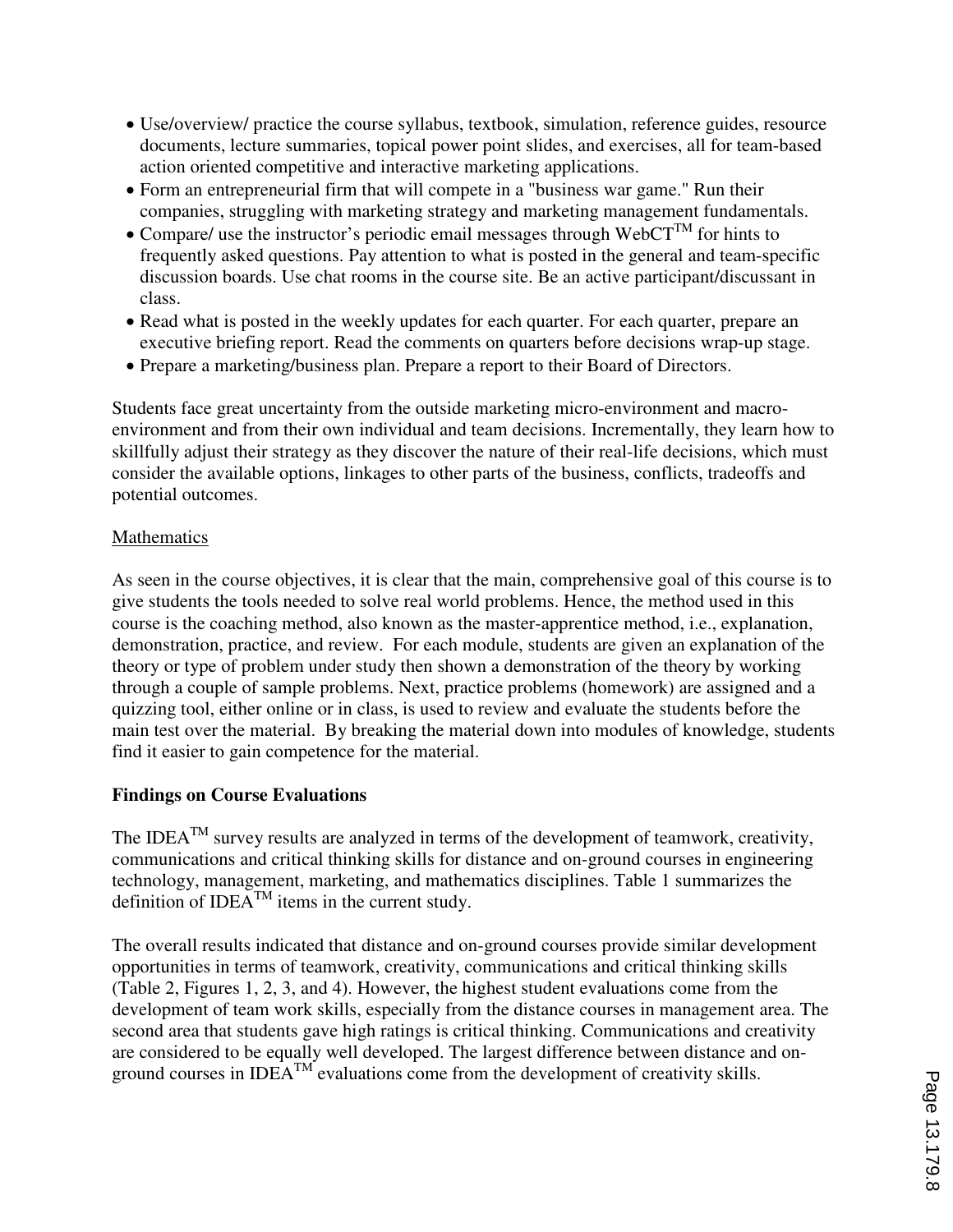| Table 1                                                  |  |  |  |  |  |  |  |  |
|----------------------------------------------------------|--|--|--|--|--|--|--|--|
| <b>IDEA<sup>TM</sup></b> Item List for the Current Study |  |  |  |  |  |  |  |  |

### **Progress on Objectives**

#### **Teamwork:**

Acquiring skills working with others as a member of a team

#### **Creativity:**

Developing creative capabilities (writing, inventing, designing, performing in art, music, drama, etc.)

#### **Communication:**

Developing skill in expressing yourself orally or in writing

### **Critical Thinking:**

Learning to analyze and critically evaluate ideas, arguments, and points of view

| мени у анися в анници у |                   |          |            |                    |                             |                                             |                                       |                         |  |
|-------------------------|-------------------|----------|------------|--------------------|-----------------------------|---------------------------------------------|---------------------------------------|-------------------------|--|
| <b>Means for</b>        | Type of<br>Course | Teamwork | Creativity | Commu-<br>nication | <b>Critical</b><br>Thinking | Average<br><b>Number</b><br><b>Enrolled</b> | Average<br><b>Number</b><br>Responded | Response<br>Rate $(\%)$ |  |
| Overall                 | Distance          | 4.29     | 3.39       | 3.39               | 3.71                        | 20                                          | 14                                    | 68.6                    |  |
| Overall                 | On-ground         | 4.19     | 3.61       | 3.49               | 3.67                        | 28                                          | 21                                    | 78.4                    |  |
| Mktg + Mgt              | Distance          | 4.52     | 3.36       | 3.51               | 3.87                        | 21                                          | 14                                    | 66.7                    |  |
| $Mktg + Mgt$            | On-ground         | 4.63     | 3.95       | 4.19               | 4.00                        | 32                                          | 22                                    | 71.0                    |  |
|                         |                   |          |            |                    |                             |                                             |                                       |                         |  |
| Marketing               | <b>Distance</b>   | 4.39     | 3.45       | 3.45               | 3.98                        | 24                                          | 17                                    | 73.7                    |  |
| Marketing               | On-ground         | 4.60     | 3.36       | 3.80               | 3.87                        | 24                                          | 21                                    | 87.6                    |  |
| Management              | Distance          | 4.74     | 3.19       | 3.62               | 3.67                        | 16                                          | 8                                     | 55.0                    |  |
| Management              | On-ground         | 4.64     | 4.24       | 4.38               | 4.06                        | 36                                          | 22                                    | 62.7                    |  |
| Engr. Technology        | <b>Distance</b>   | 3.35     | 3.55       | 2.90               | 3.10                        | 15                                          | 12                                    | 76.4                    |  |
| Engr. Technology        | On-ground         | 4.00     | 3.44       | 2.86               | 3.07                        | 17                                          | 16                                    | 89.2                    |  |
|                         |                   |          |            |                    |                             |                                             |                                       |                         |  |
| <b>Mathematics</b>      | On-ground         | 3.53     | 3.18       | 3.05               | 4.00                        | 37                                          | 28                                    | 76.3                    |  |
| Math+Engr. Technology   | On-ground         | 3.83     | 3.34       | 2.93               | 3.41                        | 24                                          | 20                                    | 84.5                    |  |
|                         |                   |          |            |                    |                             |                                             |                                       |                         |  |

**Table 2 Mean Values Summary** 

#### Engineering Technology

Student responses received from the IDEA<sup>TM</sup> survey results indicate that there is no significant difference between the traditional on-ground and distance CAD for Technology course offerings. The only difference observed was on the lower student rating in teamwork. The difficulty on the establishing virtual design teams for the term projects was a big concern, and this issue has been clearly presented in the  $\text{IDEA}^{\text{TM}}$  surveys.

Distance students usually find difficulties in choosing a design project and collaboratively working on it. After the project is completed the design work is also written and presented to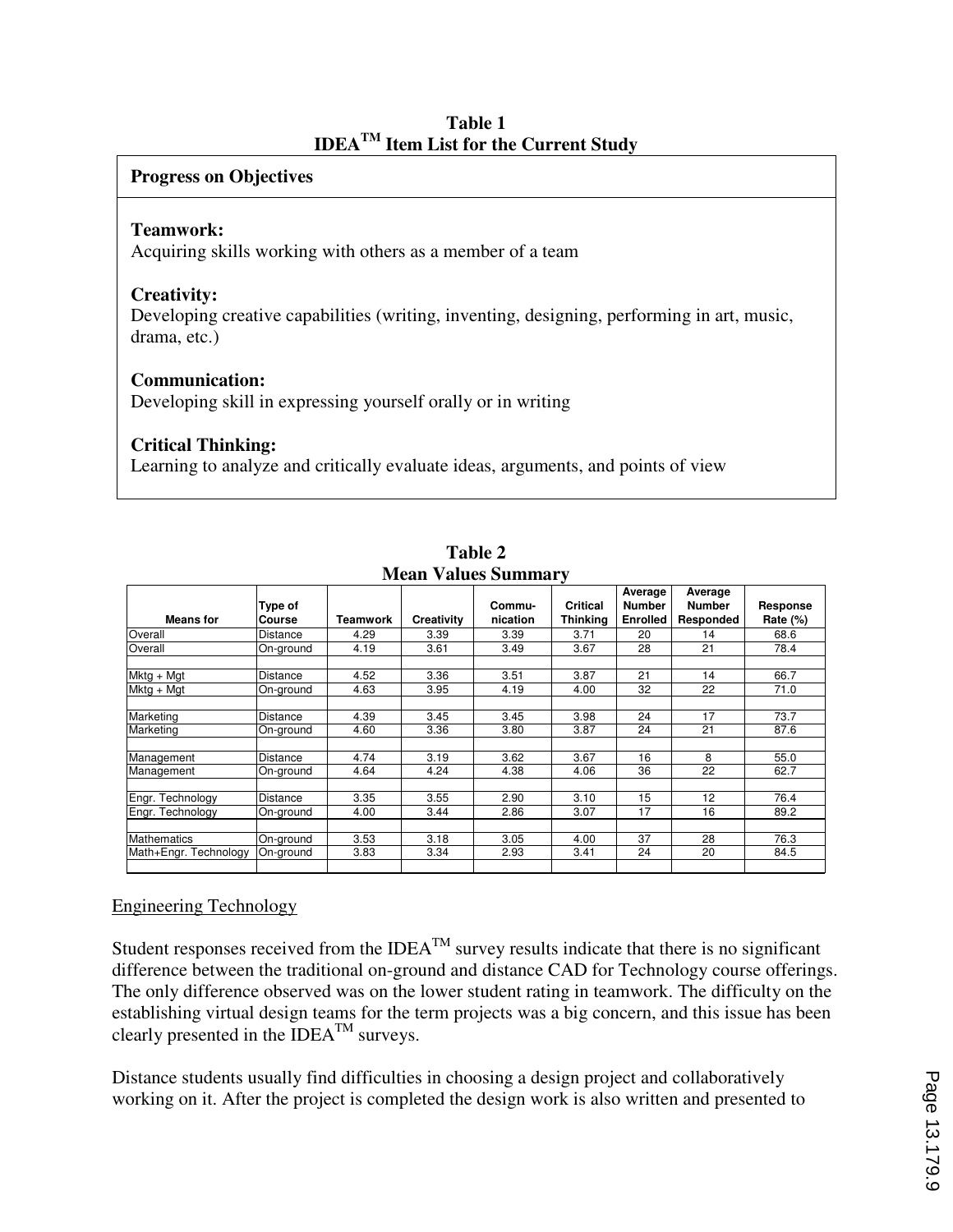course students and instructor using Microsoft Office tools, Real Player, YouTube and digital media tools. Students having a full-load usually find it hard to fully complete the expectations of the term project requirements due to its collaborative design nature.

The survey results also prove that there is a slight improvement in student communication, creativity and critical thinking skills. Students appreciated the very-well prepared instructional and practice materials available in WebCT<sup>TM</sup>. Students freely practice the various communication tools during their assessments and projects, specifically prepared design projects helped students improve their critical thinking and creativity skills. This was a result of TTU sponsored QEP grant program. The Engineering Technology instructor, with the help of his quality enhancement plan grant, he has prepared specific project, homework, test, and discussion topics in order to enhance students' critical thinking and creativity skills. All these projects, home works, tests, and topics were usually from daily real life and students' field of interest.

# **Management**

This course requires extensive teamwork with 40 percent of the final grade dependent upon a collaborative product and week or management (online) or an hour presentation for on-ground teams. Teams have the ability to terminate dysfunctional teammates in both cases. The pressure to perform is high in both delivery modes. There is no significant difference noted for the development of teamwork (acquiring skills in working with others as a member of a team) between the two teaching approaches.

The content, tests, quizzes, and discussions are the same for both courses which measures critical thinking through "what if" application questions. Students perceive a moderate difference in critical thinking between the two delivery modes. Discussions online are asynchronous while in the on-ground classes, they are synchronous with affect, tone, and emotional components. Does this hot communication have an impact on critical thinking? This will be a future research question.

There are significant differences in students' reactions/perceptions to creativity (developing creative capabilities) and communication (developing skill in expressing yourself orally or in writing). They perceive less developed capabilities in both areas for online courses. Communication in online courses is a cold media with asynchronous delivery and a time lapse element which impact emotional connections during discussions.

The final presentation (60 minutes for on-ground teams) versus a week of management for online teams while similar in content requirements is different in delivery. In the former, students present to a physically present audience with high visibility which often generates the "fear of public speaking." In the online team week of management presentation, individuals can "hide" behind the technology, generating less stress. This may account for the perception/reaction that communication and creativity skills are less developed online. Further research is required here.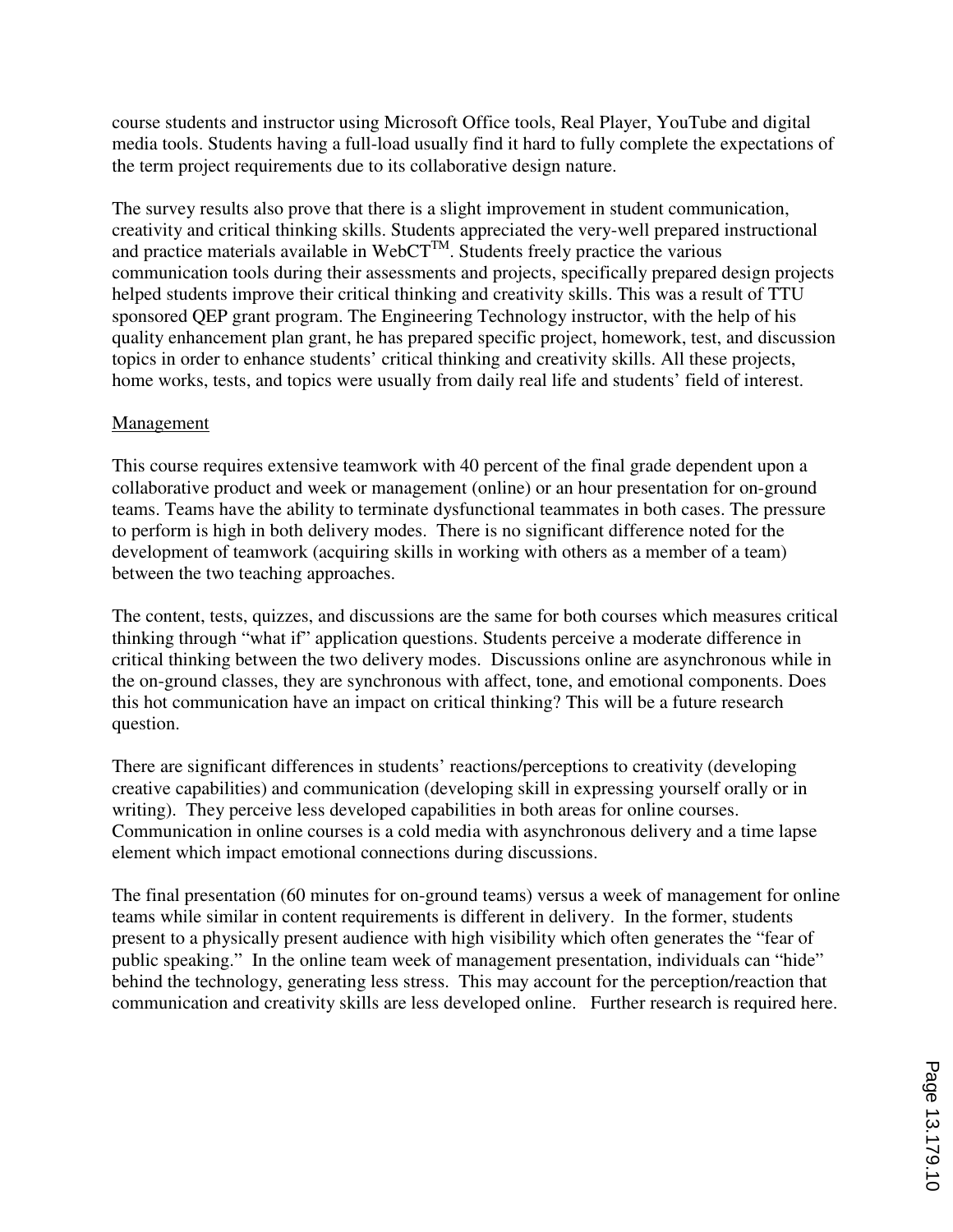# Marketing

 $IDEA<sup>TM</sup>$  survey results indicated that student evaluations of distance and on-ground marketing courses were more or less similar overall. In terms of teamwork and communications, on-ground courses were considered slightly better than distance courses. In terms of critical thinking, distance courses were evaluated as slightly better than on-ground courses. In terms of creativity, distance and on-ground courses could be considered almost equal.

Apparently, computer-based business simulation enhanced student skill development on team work as they have to prepare quarterly progress reports and yearly budget proposals. They utilize  $WebCT^{TM}$  tools to the fullest extent to enhance teamwork skills; however, on-ground students had a better chance of working with each other face-to-face. As can be seen from critical thinking evaluations, course design and use of simulation provided real world problems helped student development in this area. In such an environment, communication skills were very important, and student evaluations showed the impact of course on their skill development. Finally, evaluations about the development of creativity skills were on the average, as the course design did not require students to come up with creative designs or ideas.

# **Mathematics**

Available IDEA<sup>TM</sup> survey results for this on-ground course compare to the rest of the on-ground courses. Team work and communication scores were a little lower than the other on-ground courses, as it does not actively promote these two activities. But the result for critical thinking was significantly above the average. Creativity score was close to the overall average.

# **Student and Faculty Experiences**

# Engineering Technology

The Engineering Technology instructor found that it is extremely difficulty to manage the virtual design teams when especially they are tasked to work jointly in collaborative design projects. The results of the IDEA<sup>TM</sup> surveys have tangibly presented the difficulty of this implementation.

CAD for Technology students appreciated the availability of prerequisite course materials to refresh their existing knowledge. Daily/current industrial part design and production practices increased the students' access and participation in communication, critical thinking, and creativity. Gaining hands-on design skills for the complex parts was appreciated by the students. The difficulties faced by the students were promptly responded using chat and email tools. Students also found the discussion ports always versatile to troubleshoot their problems/difficulties.

Students who work fulltime or have full-course load appreciated the availability of offering the CAD for Technology course online. They always indicated that they saved a ton of time, and this availability freed their schedule.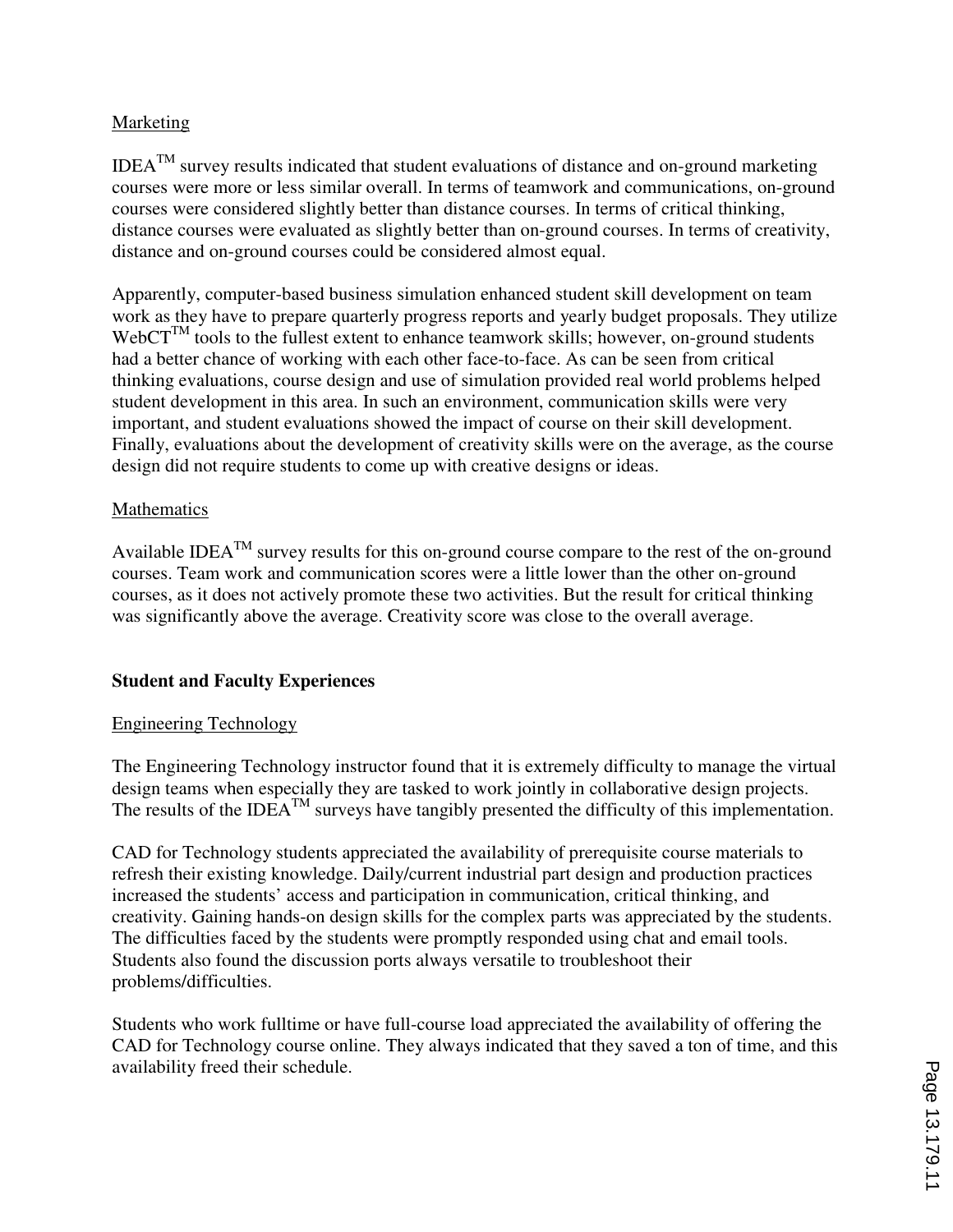**Figure 1 Mean Values for All Math and Engineering Technology Courses** 



**Figure 2 Mean Values for All Marketing and Management Courses** 

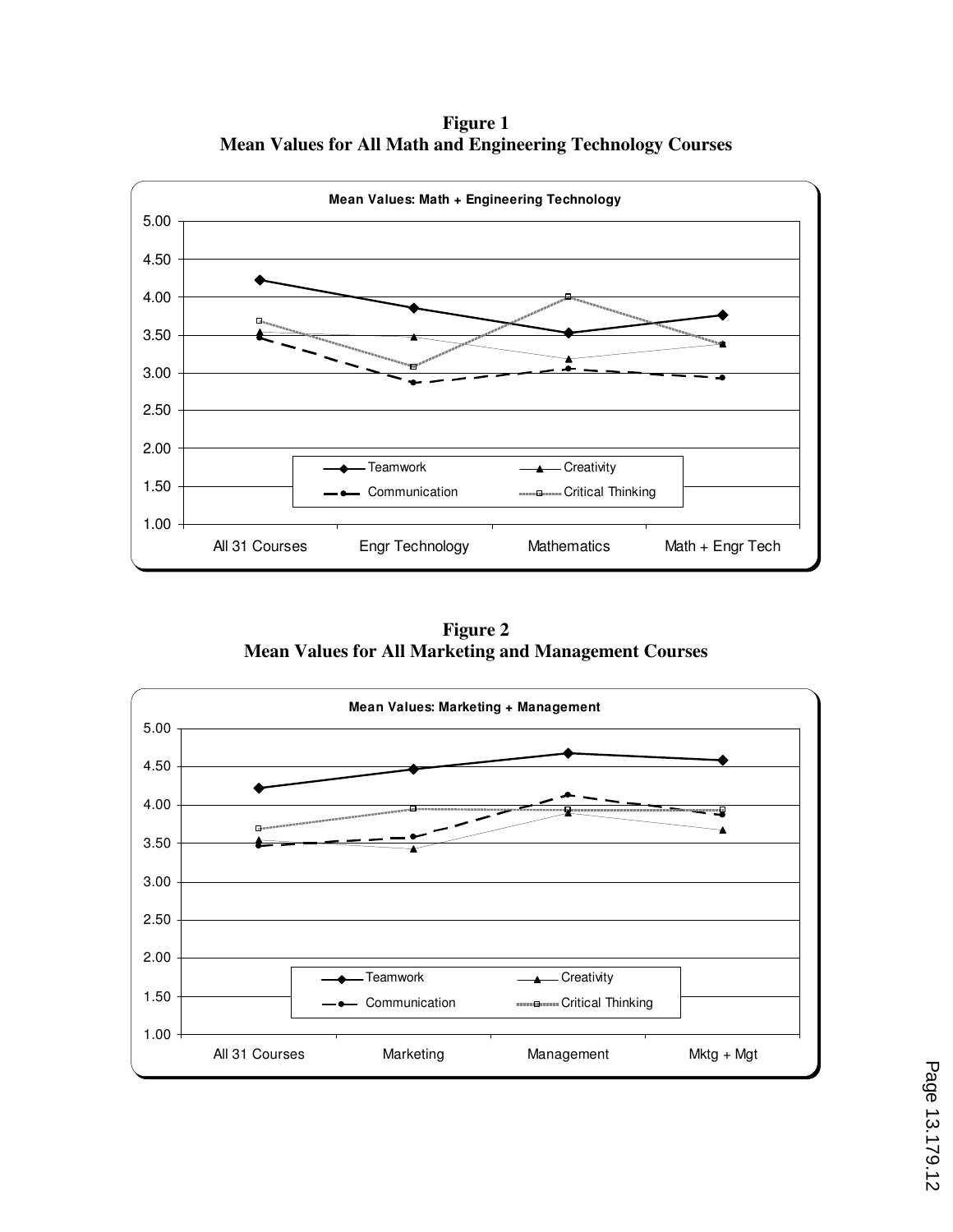**Figure 3 Mean Values for Distance & On-ground Math and Engineering Technology Courses** 



**Figure 4 Mean Values for Distance & On-ground Marketing and Management Courses** 

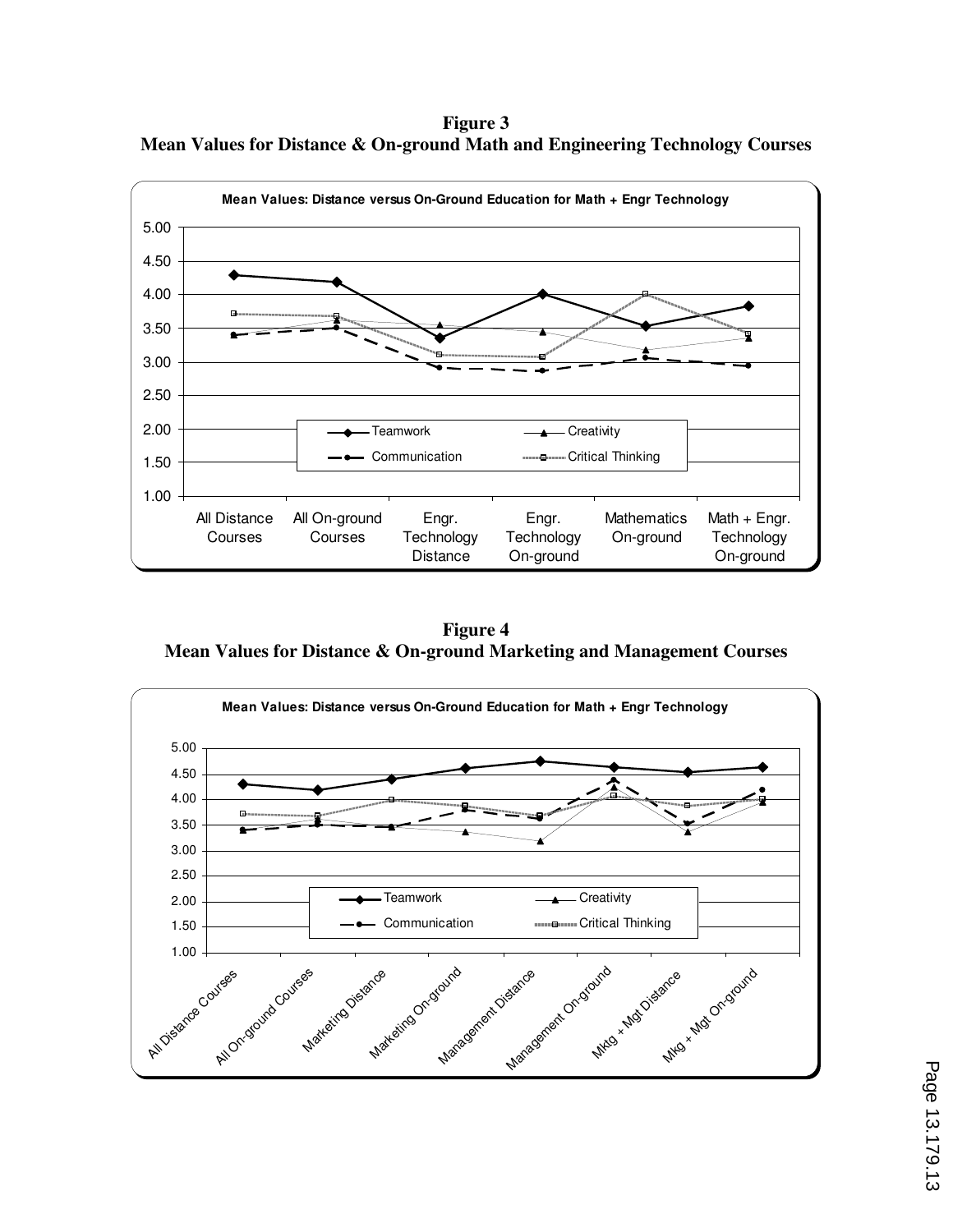However, the difficulty of managing final design projects was easily managed in on-ground CAD for Technology courses. Students have presented much better projects and results in their works. This was the result of their close interaction in classroom environment.

### Management

From the Management instructors' reflection of both on-ground and online narrative comments accompanying the IDEA<sup>TM</sup> evaluations, student reactions were favorable in all cases. Students in the on-ground classes commented on their relationship with the instructor more than the content or delivery.

This instructor found that she "enjoyed" teaching the on ground classes more as they were "alive with human energy." She was able to see and intervene at the "teachable HOT moments" and make comments that added value in real time. In the online courses, messages in discussion board replies or feedback on written assignments were "teachable COLD minutes."

The following are direct quotes randomly chosen to reflect patterns of student reactions in both on-ground and online courses.

*Distance: "*I really enjoyed the class. The testing process was a bit intense, but study the study guide, and you will do fine. It really helped me I think that I was currently in Business Strategy and had already taken HRM and Marketing. I feel these classes gave me a great foundation for understanding and applying my skills and knowledge in International management."

"After managing how to navigate on the webpage, I started to enjoy the WEBCT<sup>TM</sup> site more. With this being my first course, it was a little challenging in the beginning. Overall I am happy I remained in the course and completed it. I liked the student homepage feature: It allows a person to get a better "feel" for who is part of their learning community."

"I don't like that the work of other people having an effect on my grade!"

*Student responses when asked to recommend "how to bring the on-ground courses alive" in the online components:* "Have students made PowerPoint presentations and post to the web." "Upload DVD presentations that students can upload and watch."

# Marketing

Students evaluating the marketing course focused on the content and skill development aspects, rather than the means of delivery-distance or on-ground as can be seen from the direct quotations:

"The teamwork and simulation aspects of this course were great! Having the quizzes over the text helped me gain more factual knowledge, and the team assignments within the simulation helped reinforce the learnings by application." (DMBA 6100 Fall 2006)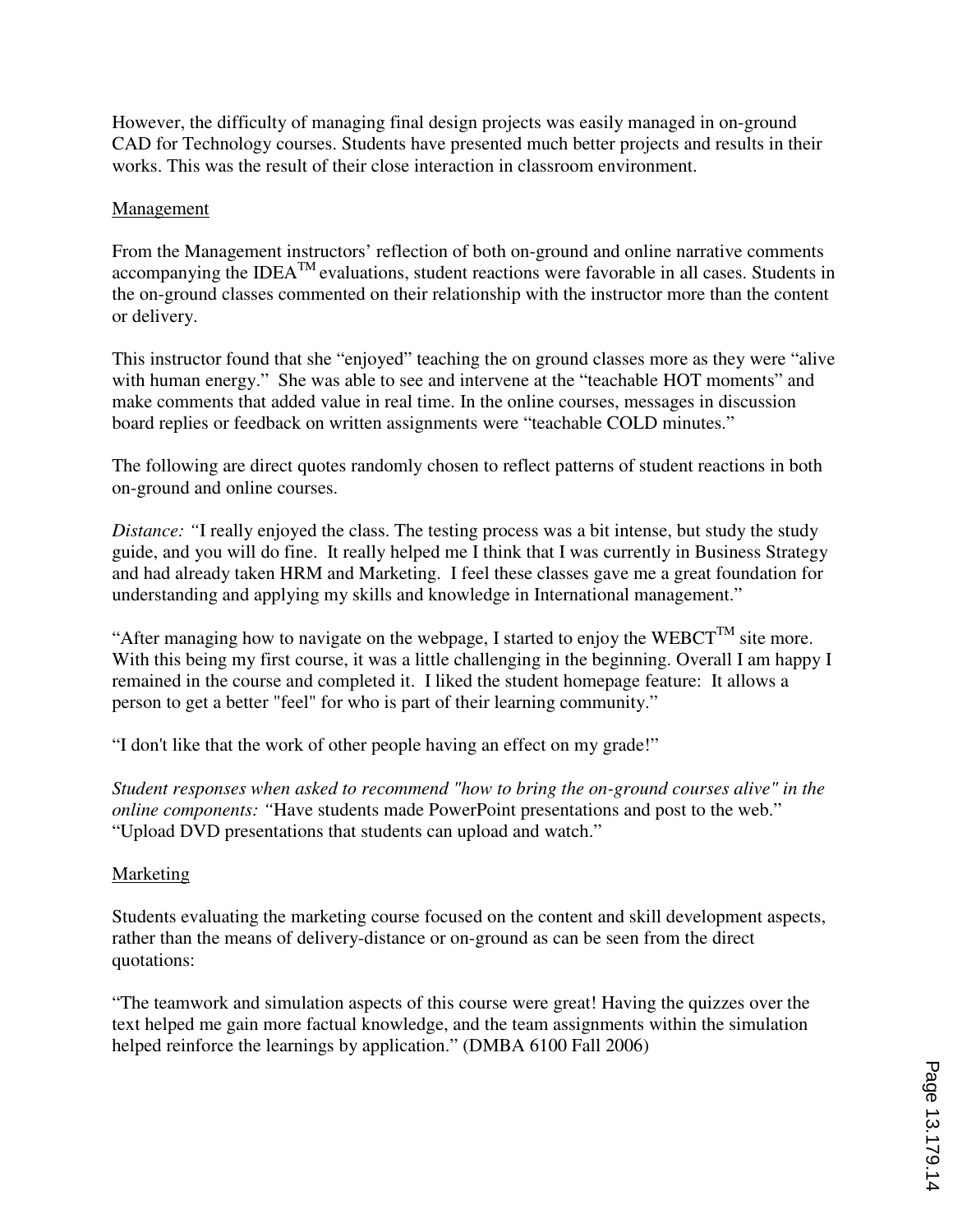"This was the most enjoyable MBA course I have participated in thus far. The best thing about the course was my ability to apply learnings to my work will the course was going on." (DMBA 6100 Spring 2007)

"… Overall, this is an excellent course from a very good professor. The professor took time to think out and plan the course. He structured the course in a very tactical manner where the knowledge gained from the class will remain with you for a long time. … If you are looking for a marketing class, this one will definitely take you beyond the books. …" (DMBA 6100 Spring 2007)

"This is a great class that makes the learning experience fun, but not easy. This is the most practical learning experience so far in the MBA program." (DMBA 6100 Spring 2007)

"I will not soon forget this course. It was an adventure from beginning to end. …" (DMBA 6100 Spring 2007)

"Dr. Anitsal is a very good professor – always available to answer questions. His good background & professional experience prepare him great for his actual position." (MBA 6100 Spring 2005)

"Game simulation does an awesome job of preparing students to think critical in real world settings." (MBA 6100 Spring 2005)

 "I would like to personally say that I enjoyed the learning experience of your class. I think that the business simulation online is a creative way to get students to think critically and like most of my classmates have already said, adapt to an ever changing competitive environment. This

method of learning brought a lot of clarity the true concept of marketing and how marketing effects all functional departments within an organization. Continue to use this online simulation. Thanks for the experience!"

(MBA 6100 Spring 2005, from a student's e-mail)

# Mathematics

As for student anecdotal evaluations, instructor comments were the norm and no comments were found discussing the online course itself. Of course, the IDEA<sup>TM</sup> form does not specifically ask about online sections and so this is another area of future research. Two example evaluations are given below. One student's comment was

"He made the material easy to understand and was very helpful if anyone didn't understand."

Another student wrote:

"This instructor's class is not stressful and at the same time you still learn. He is fair and always willing to help."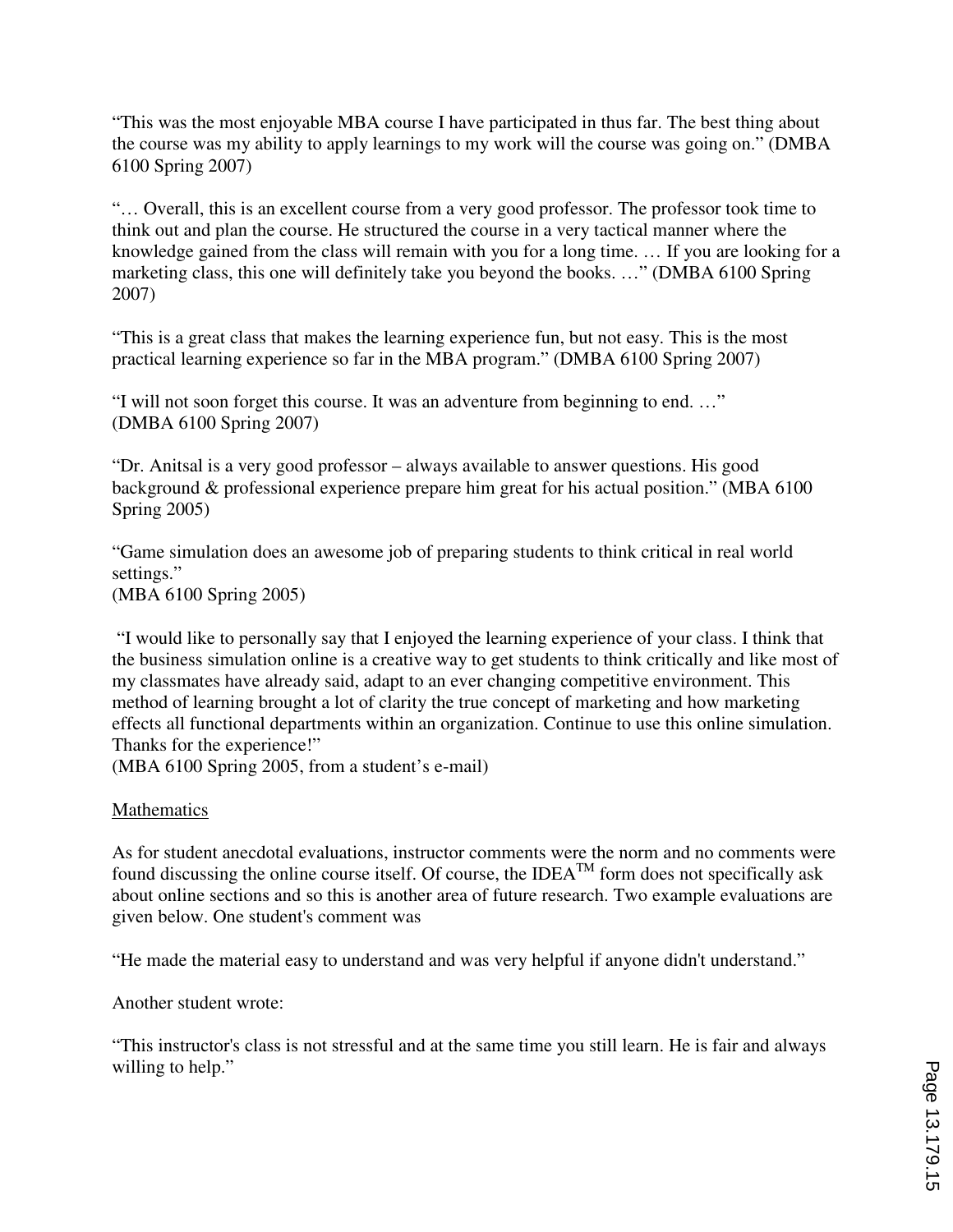Students did informally comment on the open accessibility of the online section of the course and how helpful it was to be able to access the course at anytime. Yet, this information is lacking and future data gathering is required.

From an instructor's point of view, a difference in the grade distributions for Elementary Statistics taught on-ground and online has been noticed, though not analytically compared. The spread of the grades in the online section appears larger than the on-ground section. This indicates a larger standard deviation in the grades and a study of this apparent difference in the grade distributions is proposed for future research.

# **Conclusions**

It was interesting to see that student perception gap between on-ground and distance courses were closing in engineering, management, marketing, and mathematics disciplines. The course contents in distance courses got enriched in all disciplines. Multiple opportunities to develop team work, critical thinking, creativity, and communication skills were provided to students. All these changes might contribute to the shift in students' focus from the delivery means to content, as can be seen from student evaluation quotation and  $IDEA<sup>TM</sup>$  survey results. A limitation of this research is that data to compare grade distributions between delivery modes had not been collected for these courses. Therefore, there was no opportunity to analyze how expected grades moderate perceptions of learning. This will be a topic of future investigation.

Technology and development of programs such as  $WebCT^{TM}$  enhanced student-instructor, student-student, and team-team interactions. Instructors have increasingly begun to incorporate elements of distance courses such as discussion boards, drop boxes or chat rooms into on-ground course designs. These elements help students to learn from each other as well as instructors.

Due to the nature of disciplines and instructor preferences, there were minor differences in the students' responses to four areas of skill development in on-ground and distance courses. The following paragraphs are addressing these differences.

The availability of CAD for Technology course fully online has been greatly appreciated by the junior engineering technology students. However, they found that forming and managing collaborative virtual design teams are extremely difficult. This is because the tasks and deliverables of the projects are a combination of designing the assembly parts, writing a final report, and preparing a team presentation in a virtual format. Future work and more research will be targeted to solve the problems related to collaborative team design projects.

From the management perspective, the delivery of an international management course either graduate or undergraduate simulates the conditions/requirements students will be faced in the world of work. They will be working in virtual teams across multiple cultural boundaries 24 hours a day, 7 days a week. Thus, these courses set the boundaries and create the requisite skills required for critical thinking in creative ways.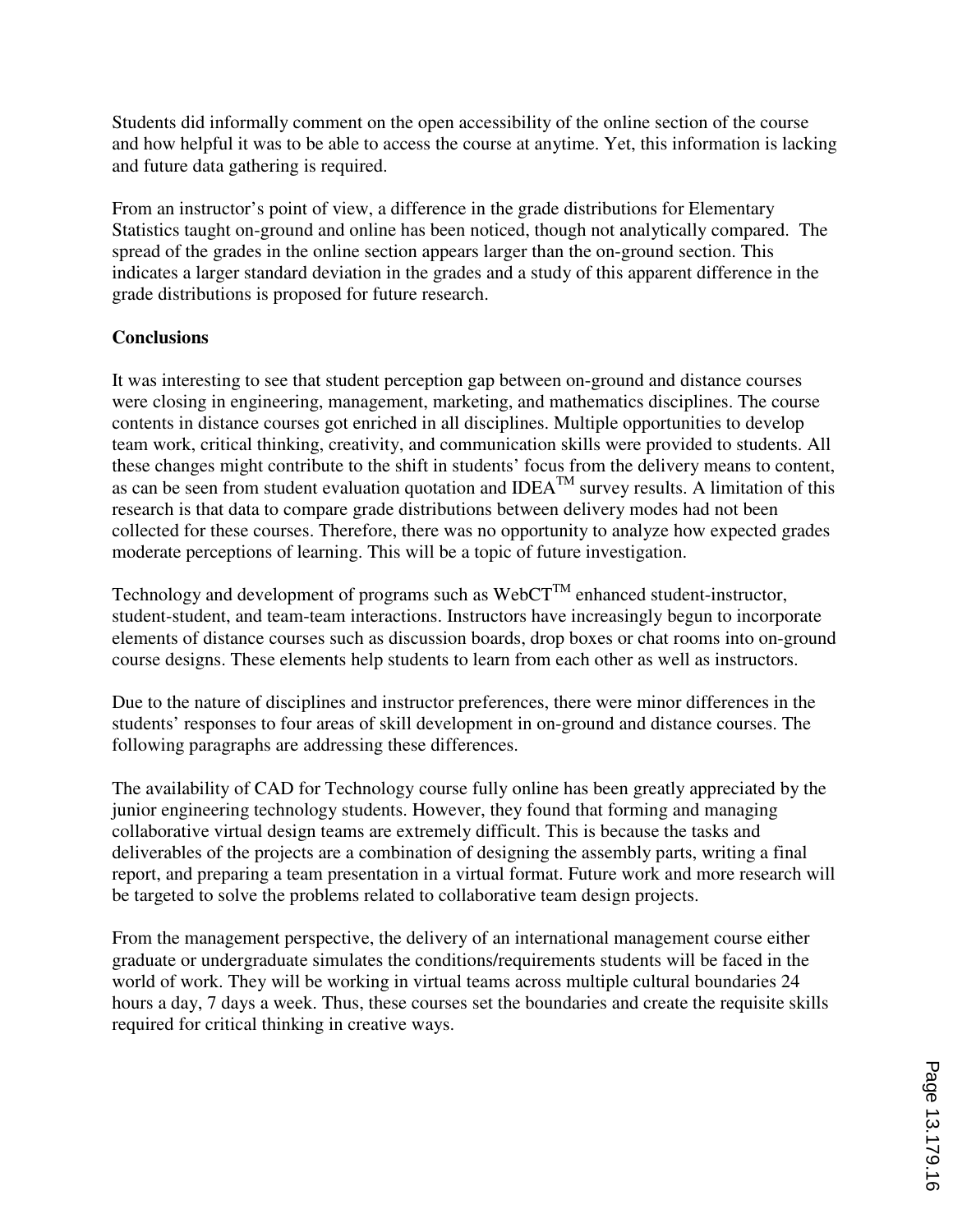From the marketing perspective, different elements may be incorporated to the course designs to enhance creativity skill development. Research is needed to understand how students perceive their development in this area.

Finally, new data has been collected for distance mathematics courses to understand the differences in student reactions to this format of course delivery. This way, it will be possible to investigate student perceptions and the spread of grades simultaneously for distance and onground courses.

#### **Acknowledgements**

This research was made possible by the Tennessee Tech University-Collaborative Research Award provided by the Office of Research, College of Business, MBA Program, Department of Mathematics, Center for Energy Systems Research, and School of Interdisciplinary Studies and Extended Education. The authors appreciate the valuable research assistance of Jennifer Hayes and Dustin Chaffin. The authors are also grateful for the helpful comments of four anonymous reviewers.

#### **References**

- 1 http://www.distancelearningnet.com/reports/11/1
- 2 http://www.tntech.edu/classsched/07s/webcourse.html
- 3 Hollenbeck, C. R., Zinkhan, G. M., & French, W. (2005, Summer). Distance learning trends and benchmarks: Lessons from an online MBA program. *Marketing Education Review, 15*(2), 39-52.
- 4 Minh Q., H., Umesh, U. N., & Valacich, J. S. (2003). E-Learning as an emerging entrepreneurial enterprise in universities and firms. *Communications of the Association for Information Systems, 12*, 48-68.
- 5 Allen, M., Bourhis, J., Burrell, N., & Mabry, E. (2002, June). Comparing student satisfaction with distance education to traditional classrooms in higher education: A meta analysis. *American Journal of Distance Education, 16*, 83-97.
- <sup>6</sup> Webster, J., & Hackley, P. (1997, December). Teaching effectiveness in technology-mediated distance learning. *Academy of Management Journal, 40*, 282-309.
- <sup>7</sup> Kroeker, P.P. (2003). The learners' view of online vs. traditional education. p. 1-9. http://www.ucfv.ca/cis/kroekerp/papers/Traditional\_VS\_Online\_Learning.doc
- <sup>8</sup> Qing, Li, & Akins, M. (2005). Sixteen myths about online teaching and learning in higher education: Do not believe everything you hear. World Wide Web: http://www.ucalgary.ca/~qinli/publication/Myths%20of%20Online%20Learning\_final.doc
- <sup>9</sup>Valentine, D. (2002, Fall). Distance learning: Promises, problems, and possibilities. *Online Journal of Distance Learning Administration, 5*( 3). State University of West Georgia, Distance Education Center.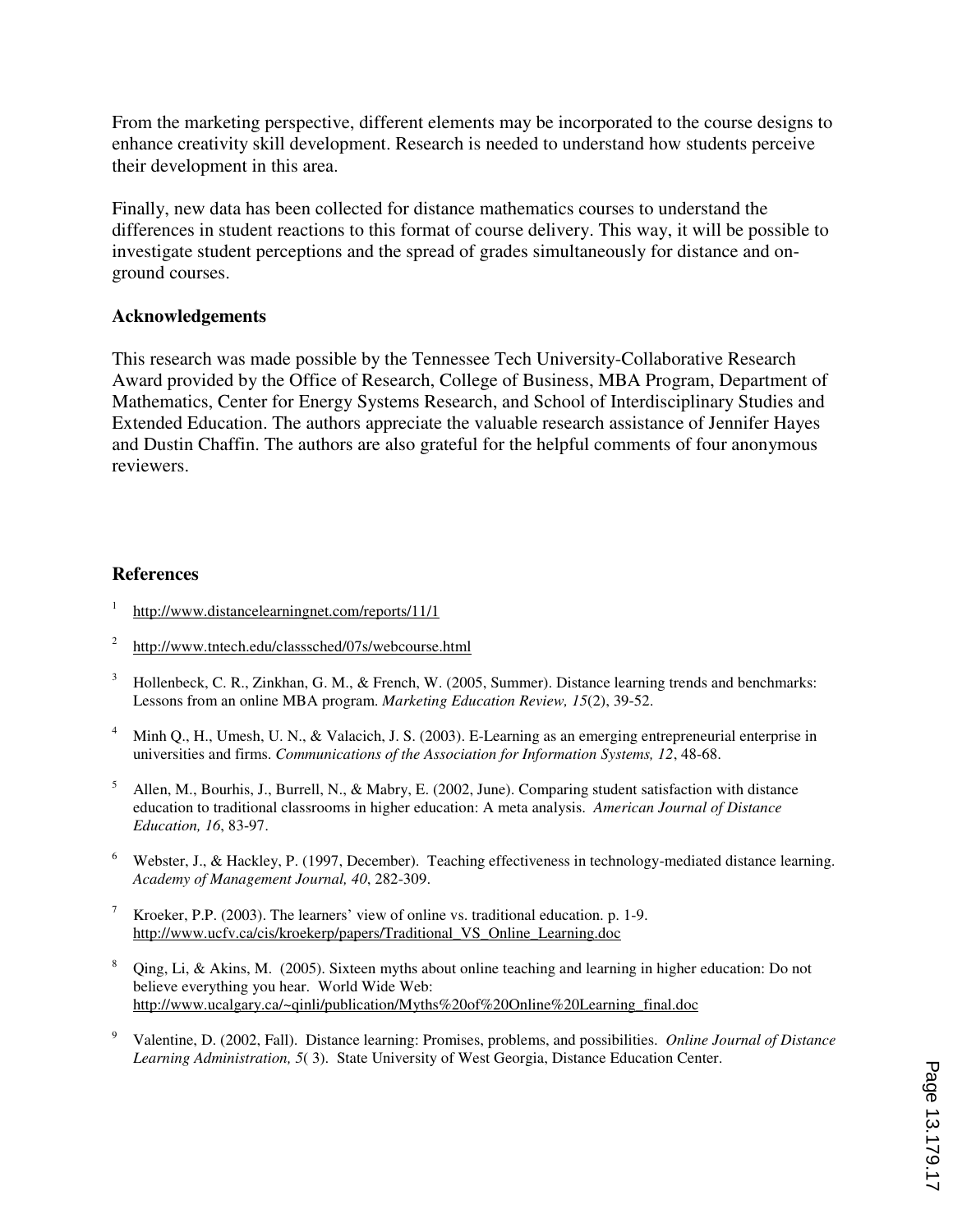- <sup>10</sup>Brennan, R., Horton, C., McNickle, C., Osborne, J. & Scholten, K. (2003). *Online learning on location: Perspectives from regional Australia*. Leabrook, SA, Australia: Australian National Training Authority. Retrieved Oct. 21<sup>st</sup> from http://www.ncver.edu.au/reserach/proj/nrlF04.pdf
- <sup>11</sup> Martinez, M. (2003, July). High attrition rates in e-learning: challenges, predictors and solutions. *eLearning Developers Journal.*
- <sup>12</sup> Ladyshewsky, R. K. (2004). Online learning versus face to face learning: What is the difference? Seeking *Educational Excellence. Proceedings of the 13th Annual Teaching Learning Forum*. 9-10 February 2004. Perth: Murdoch University.
- <sup>13</sup> Dunlop, M., & Scott, D. (2001). An examination of the impact of aspects of online education delivery on students. *Proceedings AusWeb 2001, Southern Cross University*. Retrieved 17 Mar 2003 from http://www.ausweb.scu.edu.au/aw01/papers/refereed/dunlop/paper.html
- <sup>14</sup>MacBrayne (1995) http://www.westga.edu/~distance/ojdla/winter54/Qureshi54.htm
- <sup>15</sup> Jugdev, K. (2007). Distance education MBA project management program: A case study. ASEE Annual Conference, Hawaii. http://www.asee.org/acPapers/AC%202007Full131.pdf
- <sup>16</sup> Pagliari, L., Monroe, R., & Batts, D. (2007). Development of effective online learning systems for technologyoriented courses. 2007 ASEE Annual Conference, Hawaii, 2007 http://www.asee.org/acPapers/AC%202007Full1067.pdf
- <sup>17</sup> Covington, D., Petherbridge, D., & Warren, S. E. (2005, Spring). Best practices: A triangulated support approach in transitioning faculty to online teaching. *Online Journal of Distance Learning Administration ,8*(1). State University of West Georgia, Distance Education Center.
- <sup>18</sup> Jones, E. T., Lindner, J. R., Murphy, T. H., & Dooley, K. E. (2002, Spring). Faculty philosophical position towards distance education: Competency, value, and educational technology support. *Online Journal of Distance Learning Administration, 5* (1). Retrieved May 1, 2004 from http://www.westga.edu/~distance/ojdla/spring51/jones51.html
- Lee, H., & Lawson, A. (2001). What do the faculty think? The importance of concerns analysis in introducing technological change. *To Improve the Academy*, *20,* 150-161.
- <sup>20</sup> Miller, J. W., Martineau, L. P., & Clark, R. C. (2000). Technology infusion and higher education: Changing teaching and learning. *Innovation Higher Education, 24* (3), 227-241.
- <sup>21</sup> Pajo, K., & Wallace, C. (2001). Barriers to the uptake of web-based technology by university teachers. *Journal of Distance Education, 16* (1), 70-84.
- <sup>22</sup>Rovai, A. (2002). Building a sense of community at a distance. *International review of research in open and distance learning, 3*(1).
- <sup>23</sup> Cavanaugh, J. (2005, Spring). Teaching Online A Time Comparison. *Online Journal of Distance Learning Administration, 8,*(1), State University of West Georgia, Distance Education Center.
- <sup>24</sup> Rockwell, S. K., Fritz, S. M., & Marx, D. B. (2003). Implementing distance education: Issues impacting administration. Journal Series N. 14882 Agricultural Research Division, University of Nebraska, p. 14.
- <sup>25</sup>Schifter, C. (2002, Spring). Perception differences about participating in distance education. *Online Journal of Distance Learning Administration, 5*(1). State University of West Georgia, Distance Education Center. http://www.westga.edu/~distance/ojdla/spring51/schifter51.html